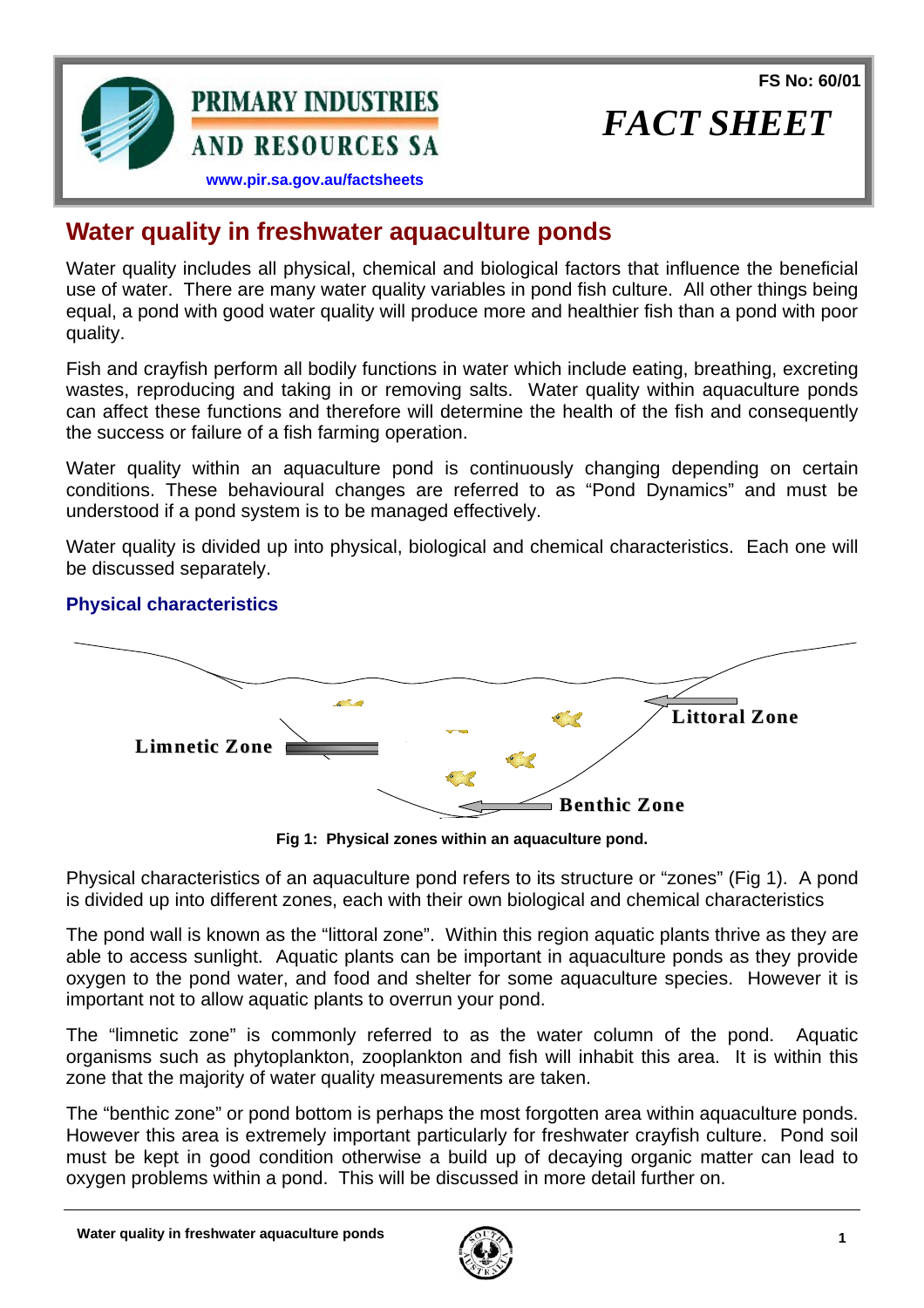#### **Biological characteristics**

Biological characteristics of an aquaculture pond refers to the aquatic organisms that live within the pond. This includes both plants and animals.

The relationship between aquatic plants and animals is known as a trophic level or a food chain (*ie* who consumes who). This relationship is a continuous cycle as shown in Fig 2.

Bacteria form the base of the food chain within an aquaculture pond. Bacteria break down organic matter to produce nutrients such as phosphorus and nitrogen, and carbon dioxide  $(CO<sub>2</sub>)$ . These products are then utilised by phytoplankton, microscopic algae, to produce oxygen via photosynthesis. Oxygen and phytoplankton are then consumed by zooplankton which are tiny aquatic organisms. Fish and crayfish feed on zooplankton as well as larger aquatic plants and supplementary feed that may be added to the aquaculture ponds. Uneaten supplementary feed, dead aquatic organisms (including planktonic organisms and aquaculture species) and animal wastes will settle on the pond floor. Bacteria will feed on this decaying organic matter and the cycle will commence again.



**Fig 2: Trophic levels within an aquaculture pond.**

Inorganic or organic fertilisers consisting of nitrogen and phosphorus can be added to aquaculture ponds to stimulate the growth of phytoplankton. This in turn will promote zooplankton growth. Before fish fry can be stocked within a pond, there must be a sufficient amount of zooplankton for them to feed on if the fry are to survive and grow.

The individual biomass of aquatic organisms within an aquaculture pond will vary over time (Fig 3). It is therefore important to have a good understanding of the population dynamics within your pond to stabilise population numbers of aquatic organisms and to ensure that the system will not crash.



**Fig 3: Phases in the succession of different organisms during the development of an aquaculture pond community (Ingram et al 1997).** 

**Time**

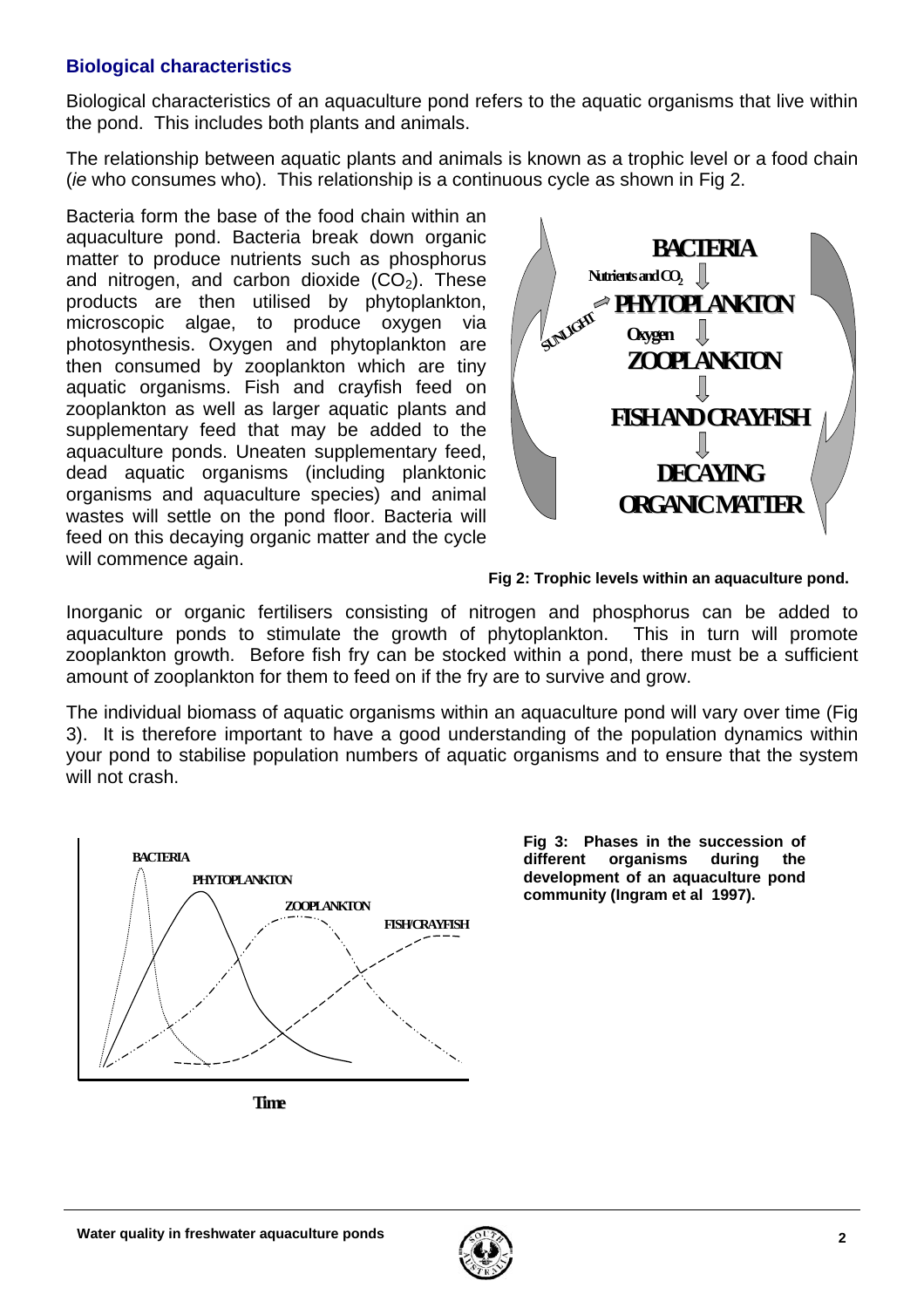### **Chemical characteristics**

Chemical characteristics refer to the water quality parameters that are measured within an aquaculture pond. Water quality in ponds change continuously and are affected by each other along with the physical and biological characteristics that have been mentioned previously.

With this in mind water quality should be monitored regularly. This can be achieved by recording simple visible water characteristics such as water colour, clarity, plant and animal life. Alternatively relatively inexpensive testing kits and recording probes (more expensive) can be purchased from analytical supply stores.

The following water quality parameters are considered to be the most important in aquaculture.

### *Dissolved oxygen*

Dissolved oxygen is probably the most critical water quality variable in freshwater aquaculture ponds. Oxygen levels in ponds systems depend on water temperatures, stocking rates of aquaculture species, salinity, and the amount of aquatic vegetation and number of aquatic animals in the ponds.

Dissolved oxygen concentrations will vary throughout the day. Dissolved oxygen in the water is obtained through diffusion from air into water, mechanical aeration by wind or aeration systems, and via photosynthesis by aquatic plants (Fig 4).

> $6CO_2$  +  $6H_2O$  + Sunlight  $\rightarrow C_6H_{12}O_6$  +  $6O_2$ *Carbon Water Sugar Oxygen Dioxide*  **Fig 4: Plants utilise carbon dioxide, water and sunlight to form simple sugars and oxygen – a process known as photosynthesis.**

Oxygen is also lost from the system via respiration where oxygen is consumed by aquatic organisms (both plants and animals), and by decaying organic matter on the pond floor.

Declining oxygen levels can be caused by a number of factors. This includes large blooms of phytoplankton and zooplankton, high stocking rates, excessive turbidity that will limit the amount of photosynthesis occurring and high water temperatures. Levels of dissolved oxygen will also decrease after a series of warm, cloudy, windless days.

Low dissolved oxygen can be lethal to our aquaculture species. Some effects include stress, increased susceptibility to disease, poor feed conversion efficiency, poor growth and even death.

A number of measures can be put in place to help alleviate low oxygen problems. There are a number of different types of aeration systems that when installed in ponds will help circulate and oxygenate the water. The majority of existing growers use Airlift pumps however other systems include Paddle wheels, Aspirator pumps and Diffused air systems. Flushing ponds with fresh water and reducing feeding rates will also help increase oxygen levels within the ponds.

When taking measurements of dissolved oxygen within an aquaculture ponds it is important to note that readings will alter depending on the time of day, the amount of plant growth within in the pond, and the position in the pond from where the measurement was taken. This is due to the following reasons.

Aquatic plant life, algae or phytoplankton are present in large numbers will produce high oxygen levels within a pond during the day due to photosynthesis occurring. However at night without the presence of sunlight, these organisms will be consuming oxygen rather than producing it via photosynthesis which may result in dangerously low oxygen levels (Fig 5). Therefore if the

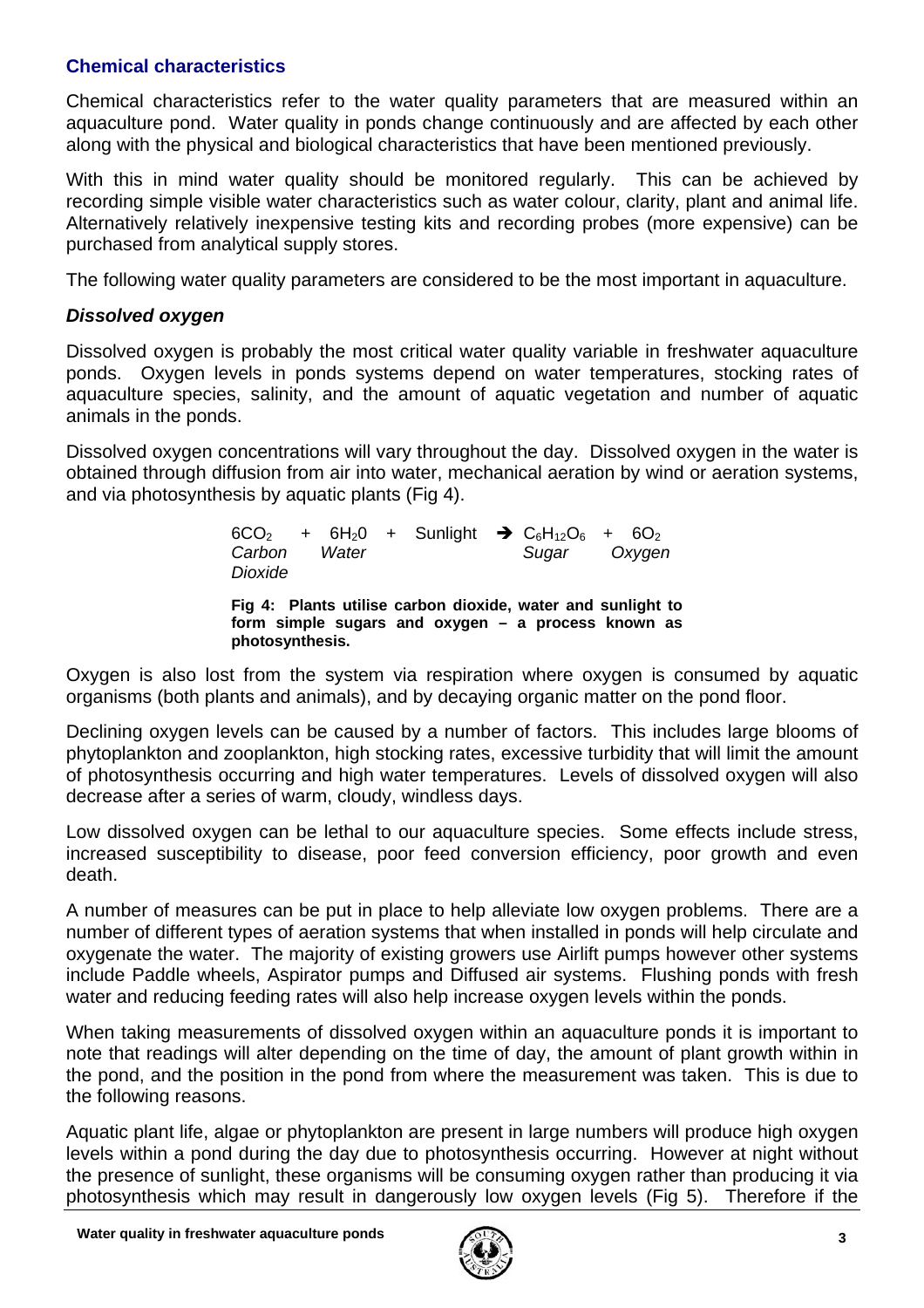pond has extremely high oxygen levels during the day there may be a good chance they will drop considerably at night.



**Fig 5: This graph shows the impact of algae blooms on dissolved oxygen readings of a pond. It is important to note that the time of day that dissolved oxygen readings are taken is extremely important and that the lowest readings are usually recorded at dawn.** 

Another factor which may affect the reliability of a dissolved oxygen reading is the location of the measurement taken within the pond. An aquaculture pond can undergo stratification where the pond's water column will split into two separate layers (Fig 6). The top layer will heat up however oxygen levels will still remain high due to oxygen diffusing from the air into the water. The bottom layer of the pond will remain colder and oxygen levels will deplete due to decaying organic matter on the bottom of the pond essentially sucking oxygen from the water. The top and bottom layers which are separated by a barrier known as a thermocline, will not mix due to the lack of mechanical movement within the pond's water column.



**Fig 6: Stratification within an aquaculture pond. Oxygen levels within the bottom layer of the pond can drop to lethal levels especially for bottom dwelling culture animals such as freshwater crayfish.** 

Pond stratification may occur during periods of hot, still weather and is usually more prevalent in deeper, highly turbid ponds. Pond stratification is more likely to be avoided by installing aeration systems within the ponds to ensure that water is circulated during the critical periods of time, and making sure that pond depth is no greater than around two metres.

#### **Water temperature**

Fish and crayfish are ectotherms as heat is obtained from their external environment. Therefore the body temperature of culture animals is usually the same as that of the water temperature.

Temperature will affect all chemical and biological processes. Temperature therefore has a direct effect on important factors such as growth, oxygen demand, food requirements and food conversion efficiency. The higher the temperature, the greater the requirement for oxygen and food and the faster the growth rate.

Optimum temperature conditions will depend on the species of fish that is cultured. These conditions will need to be met to ensure optimal growth and reproduction success. It is

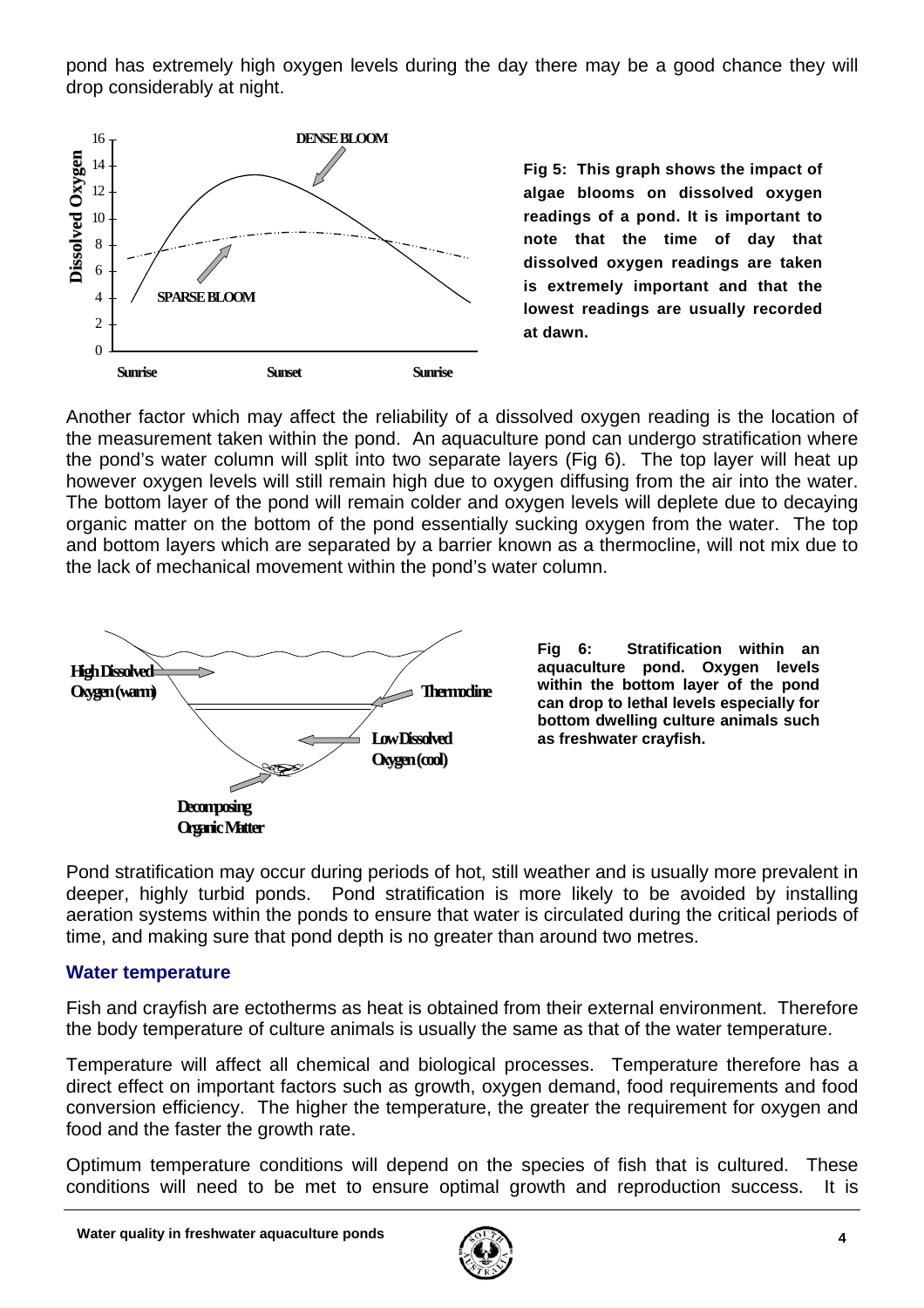therefore important to select a culture species that is best suited to the climate in your area for pond culture, or in the case of tank culture, be prepared to heat or cool the water supply.

### **pH levels**

The pH is the measure of the hydrogen ion  $(H<sup>+</sup>)$  concentration in soil or water. The pH scale ranges from 0 to 14 with a pH of 7 being neutral. A pH below 7 is acidic and an pH of above 7 is basic. An optimal pH range is between 6.5 and 9 however this will alter slightly depending on the culture species.



**Fig 7: Diurnal fluctuations of pH will occur due to the amount of aquatic life within a pond. With higher algae concentrations, more CO2 is removed from the system and hence pH levels will rise. The reverse will occur at night when more CO2 is produced therefore leading to a drop in pH levels.** 

pH will vary depending on a number of factors. Firstly pH levels of the pond water will change depending on the aquatic life within the pond. Carbon dioxide produced by aquatic organisms when they respire has an acidic reaction in the water. The pH in ponds will rise during the day as phytoplankton and other aquatic plants remove  $CO<sub>2</sub>$  from the water during photosynthesis. The pH decreases at night because of respiration and production of  $CO<sub>2</sub>$  by all organisms. The fluctuation of pH levels will depend on algae levels within the pond (Fig 7).

Sub-optimal pH has a number of adverse affects on culture animals. It can cause stress, increase susceptibility to disease, low production levels and poor growth. Signs of sub-optimal pH include increase mucus on the gill surfaces of fish, damage to the eye lens, abnormal swimming behaviour, fin fray, poor phytoplankton and zooplankton growth and can even cause death.

In the case of freshwater crayfish low pH levels will cause the shell to become soft. This is due to the shell of the crayfish being composed of calcium carbonate which reacts with acid.

Sub-optimal pH levels are usually caused by acidic water and soils, poorly buffered water (will be discussed further on) and increased  $CO<sub>2</sub>$  production.

Treatment methods will depend on whether there is a high pH problem or a low pH problem. To treat a pond with low pH, a pond can be limed with agricultural limestone or fertilised to promote plant growth. To decrease a high pH, the pond can be flushed with fresh water, feeding rates can be reduced to decrease nutrient input into the pond, gypsum  $(CaSO<sub>4</sub>)$  can be added to increase the calcium concentration, or alum  $(Also<sub>4</sub>)$  can be added in extreme cases.

#### **Salinity**

The term salinity refers to the total concentration of all dissolved ions in the water, it is not, as many people think, the concentration of sodium chloride in the water.

Measurements of salinity are referred to as mg/l or ppm. When salinity is high, it is common to report it as ppt. For a point of reference, seawater is approximately 35ppt.

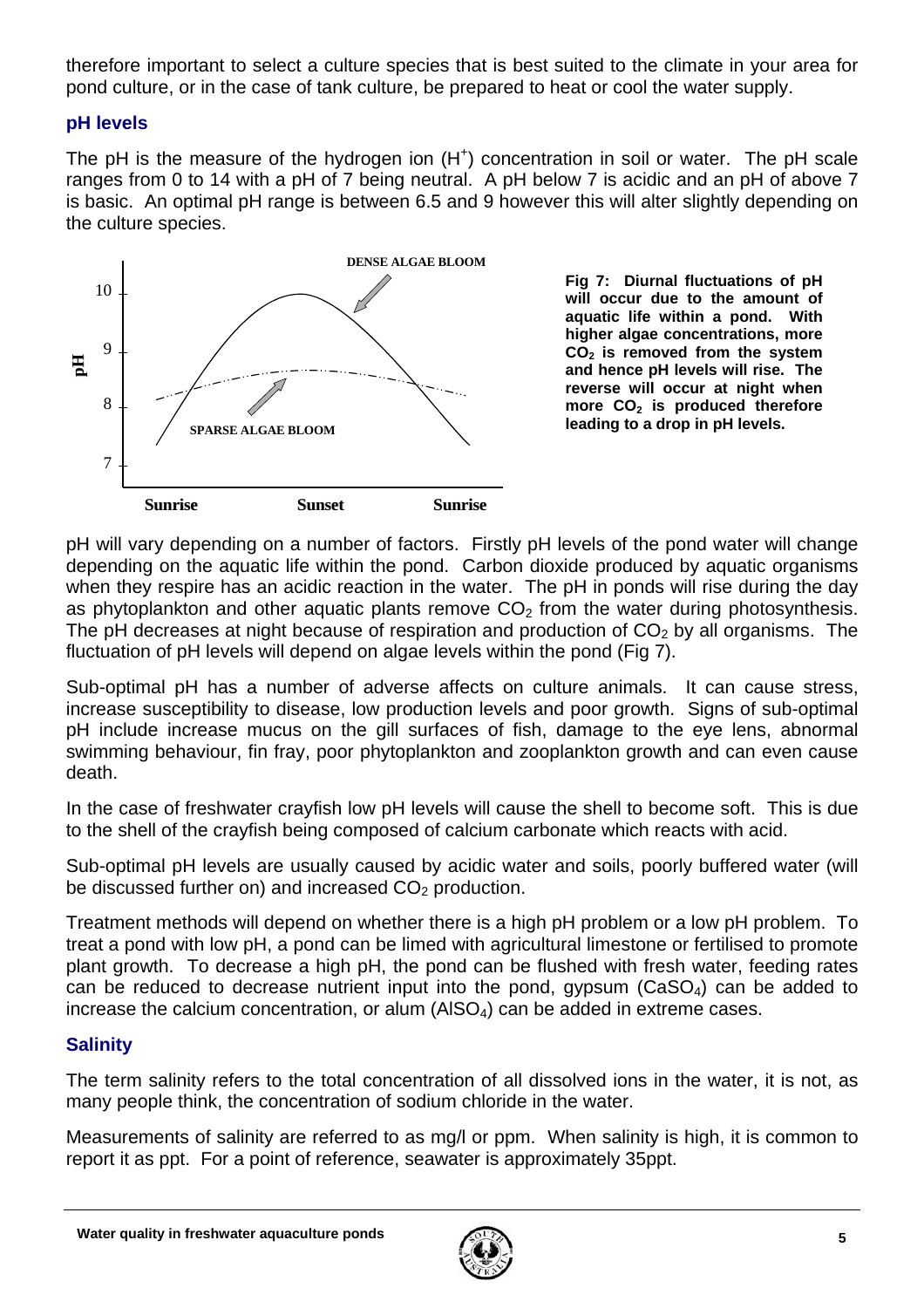|       |     | Units of measurement | <b>Conversions</b> |     |                       |
|-------|-----|----------------------|--------------------|-----|-----------------------|
| "mg"  | $=$ | milligrams           | 1 g/l              | $=$ | $1000$ mg/l           |
| " "   | $=$ | litres               | 1 ppt              | $=$ | 1000ppm               |
| "ppm" | $=$ | parts per million    | 1 mg/l             | $=$ | 1 ppm                 |
| "ppt" | $=$ | parts per thousand   | 1 g/l              | $=$ | 1 ppt                 |
| "gpg" | $=$ | grains per gallon    | 1 gpg              | $=$ | 14 mg/l (or $14$ ppm) |

Each species has an optimal salinity range. This range allows the fish to efficiently regulate their internal body fluid composition of ions and water. This process is known as osmoregulation (Fig 8).



**Fig 8: A freshwater fish will gain water via osmosis. Excess water is excreted in the urine and ion uptake is through the gills.** 

If salinity is too high, the fish will start to lose water to the environment. As freshwater fish are not physiologically adapted to osmoregulate within a saline water source, decreased growth and survival can occur under these conditions.

The salinity of the water source that is to be used for aquaculture should be tested before a project commences. Salinity tolerances will vary amongst species therefore it is important to chose an aquaculture species that is best suited to the salinity of the water source.

## **Turbidity**

Water turbidity in freshwater ponds is caused by phytoplankton and zooplankton (microscopic plants and animals) and suspended solids such as clay and silt particles in the water column.

Water turbidity is important as it determines the amount of light penetration that occurs in the water column of a pond. This in turn will have an affect on the temperature of the water and the amount of vegetation and algae that will grow in the pond itself. For example a highly turbid pond will allow less light penetration therefore the temperature of the water will be lower. A combination of less sunlight and lower temperatures will result in a decreased amount of vegetation present with in the ponds which depend on sunlight and warmth to grow. A low turbid pond will of course have the opposite affect.

Turbidity is measured in centimetres using a sechii disk which consists of a round plate divided into alternate black and white "pie" sections. This disk is attached to a graduated rope or a metal handle divided into measuring units (usually at 2 cm intervals). The disk is lowered into the water until it can not be seen and then raised until it re-appears. Sechii depths between 20cm and 60cm are recommended for optimal management of freshwater ponds.

#### **Water alkalinity and hardness**

Alkalinity refers to amount of carbonates and bicarbonates in the water and water hardness refers to the concentration of calcium and magnesium. As calcium and magnesium bond with

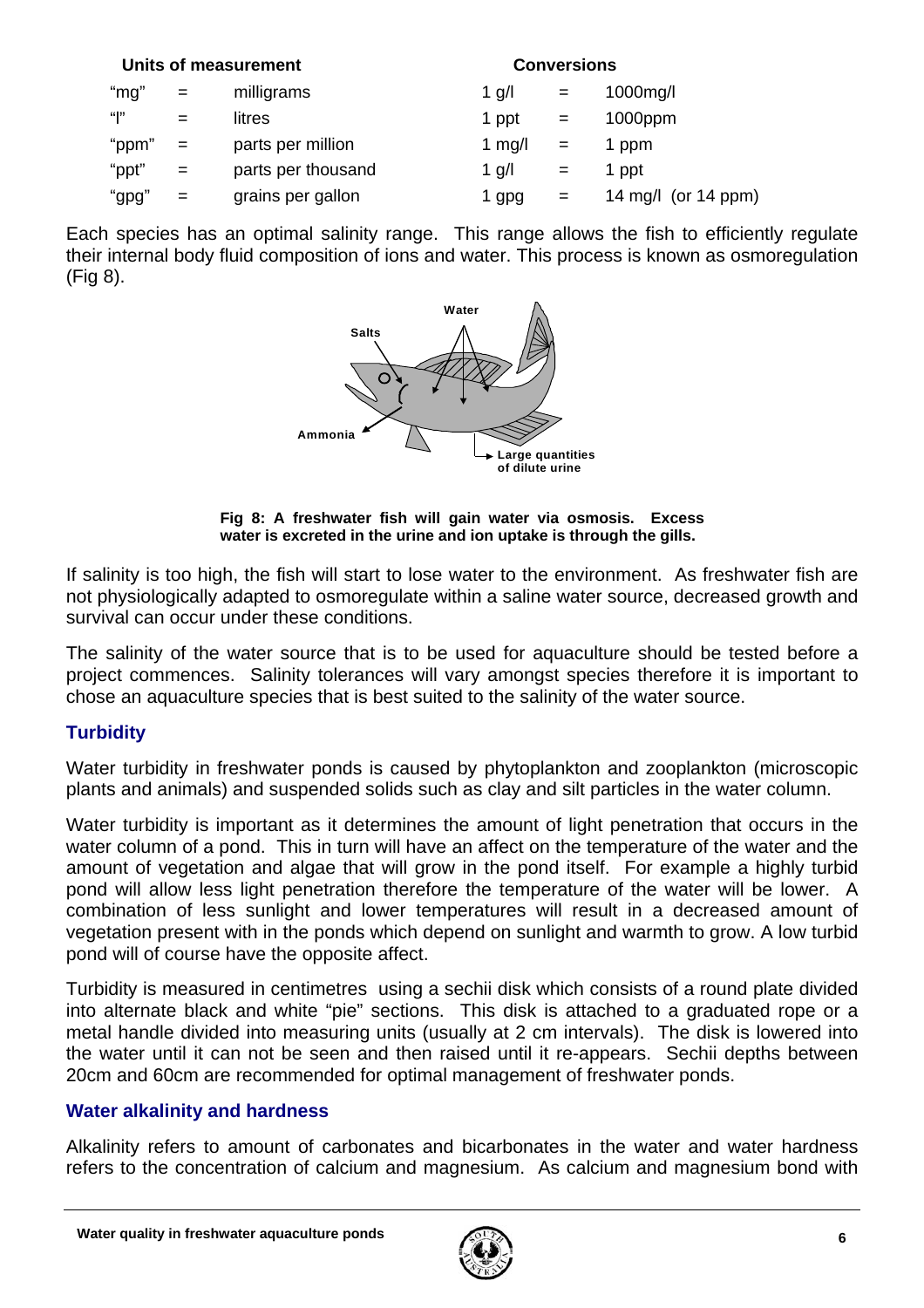carbonates and bicarbonates, alkalinity and water hardness are closely interrelated and produce similar measured levels.

Waters are often categorised according to degrees of hardness as follows:



**Fig 9: An optimum alkalinity level within the pond will prevent extreme diurnal pH fluctuations.** 

A lack of calcium in the water will also result in soft shelled marron as they rely on the intake of calcium from the water column to harden their shells after moulting.

Water alkalinity and hardness can be increased by liming ponds which involves adding a measured amount of lime to the pond. However there is no practical way of decreasing alkalinity and hardness when they are above desirable levels.

#### **Ammonia**

Ammonia in ponds is produced from the decomposition of organic wastes resulting in the breakdown of decaying organic matter such as algae, plants, animals and uneaten food. Ammonia is also produced by fish and crayfish as an excretory product.

Ammonia is present in two forms in water  $-$  as a gas NH<sub>3</sub> or as the ammonium ion (NH<sub>4</sub><sup>+</sup>). Ammonia is toxic to culture animals in the gaseous form and can cause gill irritation and respiratory problems.

Ammonia levels will depend on the temperature of the pond's water and its pH. For example at a higher temperature and pH, a greater number of ammonium ions are converted into ammonia gas thus causes an increase in toxic ammonia levels within the freshwater pond.

If high levels are ammonia are present within the pond's water, a number of measures can be taken. These include:

- reduce or stop feeding,
- flush the pond with fresh water,
- reduce the stocking density,
- aerate the pond,
- in emergencies  $-$  reduce the pH level.

The amount of ammonia present in a pond can be calculated by recording the total ammonianitrogen (TAN), pH and temperature (Table 1).

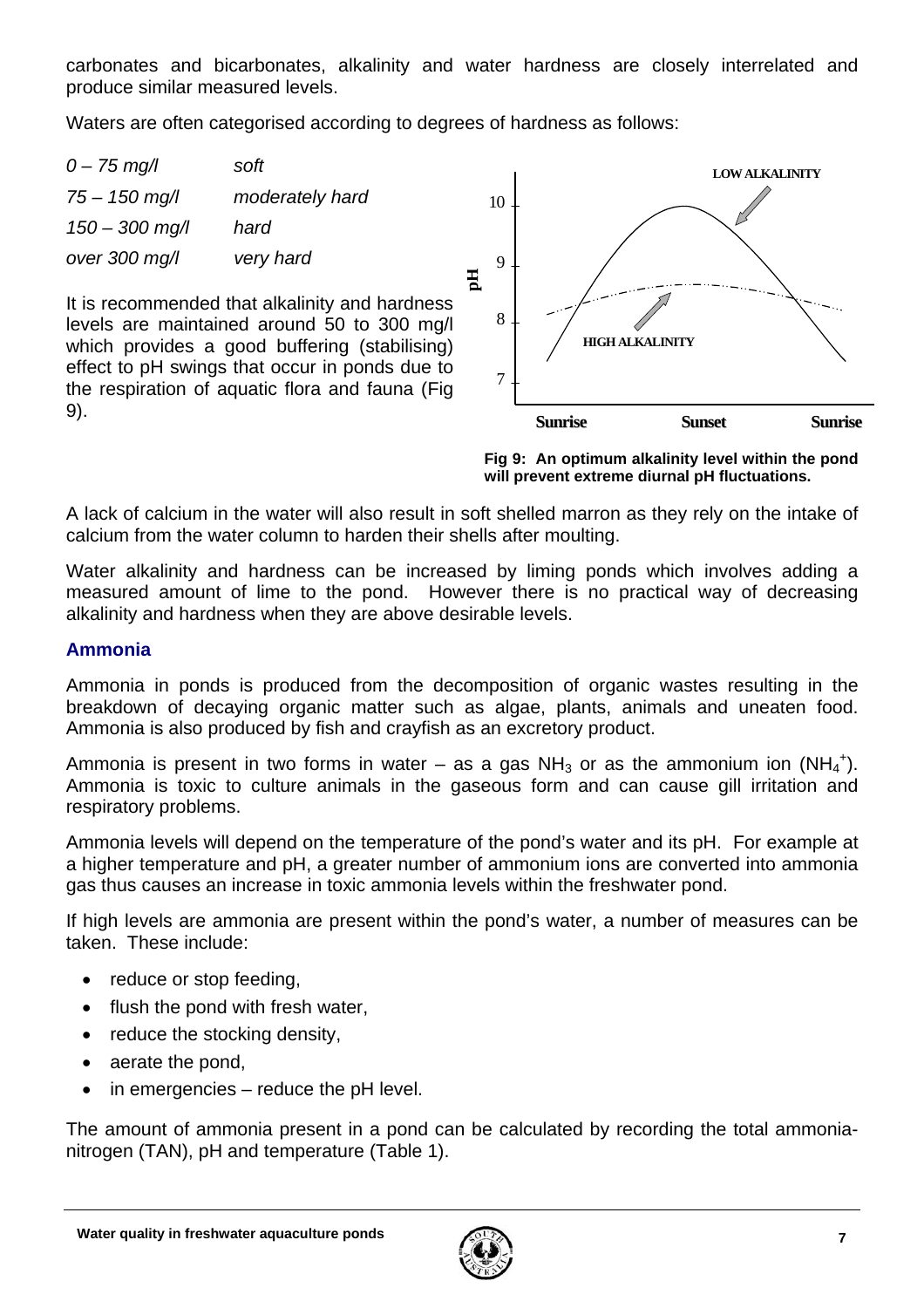For example to obtain the concentration of NH<sub>3</sub>: Water at pH 8.4, 28<sup>0</sup>C and 2mg/l of TAN (sampled measurement) contains 15% NH<sub>3</sub> (from table). Therefore 2mg/l x 15% / 100 = 0.3 mg/l of  $NH<sub>3</sub>$ .

| <b>PH</b> | Temperature °C |      |      |      |      |      |      |
|-----------|----------------|------|------|------|------|------|------|
|           | 8              | 12   | 16   | 20   | 24   | 28   | 32   |
| 7.0       | 0.2            | 0.2  | 0.3  | 0.4  | 0.5  | 0.7  | 1.0  |
| 8.0       | 1.6            | 2.1  | 29.  | 3.8  | 5.0  | 6.6  | 8.8  |
| 8.2       | 2.5            | 3.3  | 4.5  | 5.9  | 7.7  | 10.0 | 13.2 |
| 8.4       | 3.9            | 5.2  | 6.9  | 9.1  | 11.6 | 15.0 | 19.5 |
| 8.6       | 6.0            | 7.9  | 10.6 | 13.7 | 17.3 | 21.8 | 27.7 |
| 8.8       | 9.2            | 12.0 | 15.8 | 20.1 | 24.9 | 30.7 | 37.8 |
| 9.0       | 13.8           | 17.8 | 22.9 | 28.5 | 34.4 | 41.2 | 49.0 |
| 9.2       | 20.4           | 25.8 | 32   | 38.7 | 45.4 | 52.6 | 60.4 |
| 9.4       | 30.0           | 35.5 | 42.7 | 50.0 | 56.9 | 63.8 | 70.7 |
| 9.6       | 39.2           | 46.5 | 54.1 | 61.3 | 67.6 | 73.6 | 79.3 |
| 9.8       | 50.5           | 58.1 | 65.2 | 71.5 | 76.8 | 81.6 | 85.8 |
| 10.0      | 61.7           | 68.5 | 74.8 | 79.9 | 84.0 | 87.5 | 90.6 |
| 10.2      | 71.9           | 77.5 | 82.4 | 86.3 | 89.3 | 91.8 | 93.8 |

#### Table 1: Percentage of TAN in the toxic unionised form NH<sub>3</sub> at **different temperature and pH levels. Boyd (1982) "Water quality management for pond fish culture".**

### **Nutrient levels**

Nutrient levels refer to the amount of phosphorus and nitrogen that is present in the water column. Nutrients are important as they promote healthy plankton blooms which are necessary to maintain turbidity levels and provide feed for fish. Nutrient levels can be increased in the ponds by adding inorganic or organic fertilisers in measured doses.

Increased levels of nutrients however may be harmful. It can cause excessive plankton growth, potential blue-green algae blooms and oxygen depletion.

High levels of nutrients can be caused by high stocking densities, over feeding (very common especially during winter), high productivity, and dead plant and animal matter. To decrease high nutrient levels, feeding rates should be decreased (or stopped) and the pond may need to be flushed with clean water.

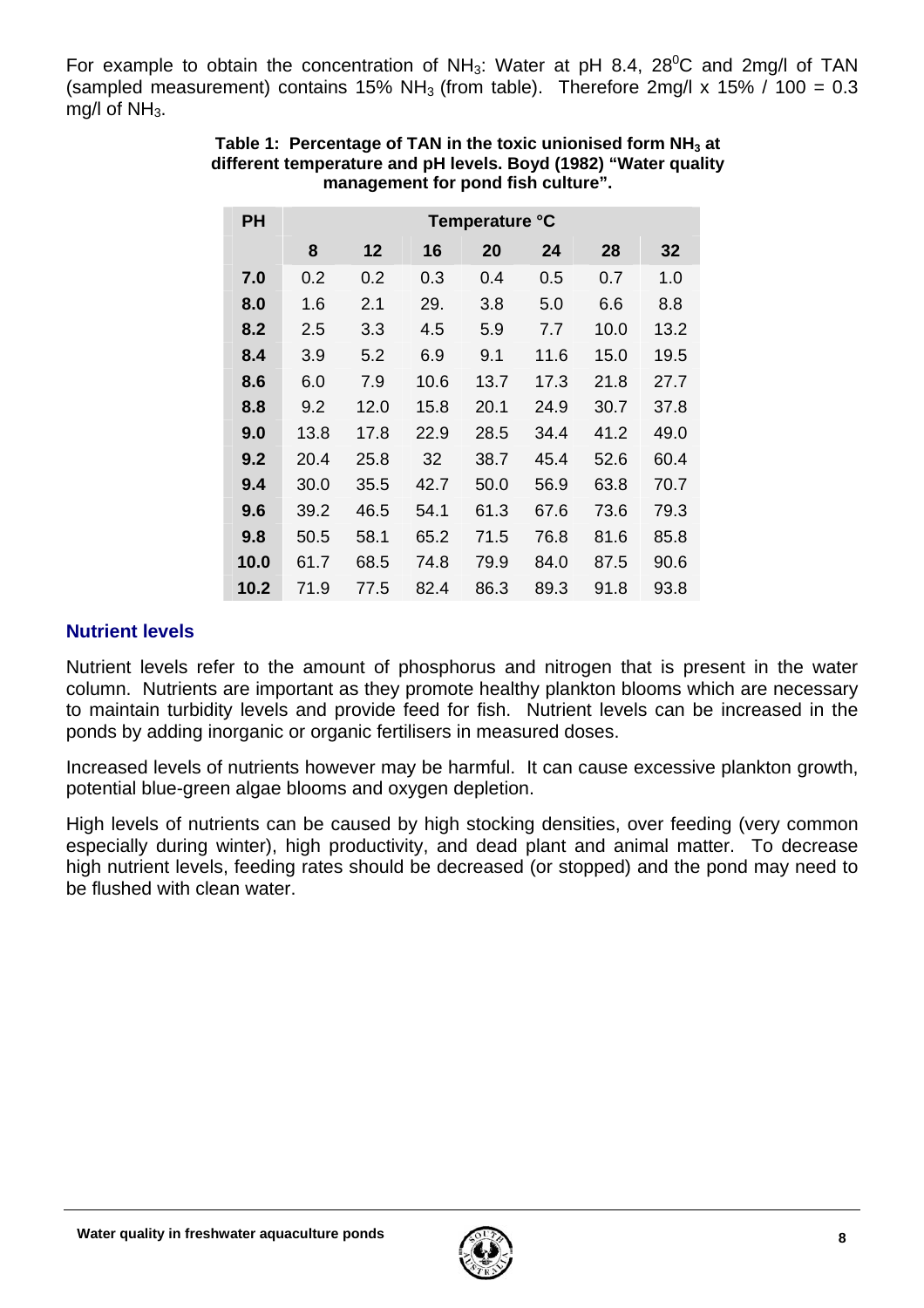| <b>Element</b> | Form in water                                                                                                                   | <b>Desired concentration</b>                                                            |
|----------------|---------------------------------------------------------------------------------------------------------------------------------|-----------------------------------------------------------------------------------------|
| Oxygen         | Molecular Oxygen (O2)                                                                                                           | $5 - 15$ mg/l                                                                           |
| Hydrogen       | $H^+$ [-log( $H^+$ ) = pH]                                                                                                      | $PH 7-9$                                                                                |
| Nitrogen       | Molecular Nitrogen (N <sub>2</sub> )<br>Ammonium $(NH_4^+)$<br>Ammonia (NH <sub>3</sub> )<br>Nitrate $(NO3)$<br>Nitrite $(NO2)$ | Saturation or less<br>$0.2 - 2$ mg/l<br>$< 0.1$ mg/l<br>$0.2 - 10$ mg/l<br>$< 0.3$ mg/l |
| Sulfur         | Hydrogen Sulfide $(H_2S)$ - rotten egg gas<br>Sulfate $(SO4)$                                                                   | Not detectable<br>$5 - 100$ mg/l                                                        |
| Carbon         | Carbon Dioxide (CO <sub>2</sub> )                                                                                               | $1 - 10$ mg/l                                                                           |
| Calcium        | Calcium Ion $(Ca^{2+})$                                                                                                         | 5 - 100 mg/l Can be higher in<br>crustacean ponds                                       |
| Magnesium      | Magnesium ion $(Mg^{2+})$                                                                                                       | $5 - 100$ mg/l                                                                          |
| Sodium         | Sodium ion (Na <sup>+</sup> )                                                                                                   | $2 - 100$ mg/l                                                                          |
| Potassium      | Potassium ion $(K^+)$                                                                                                           | $1 - 10$ mg/l                                                                           |
| Bicarbonate    | Bicarbonate ion (HCO <sub>3</sub> )                                                                                             | $50 - 300$ mg/l                                                                         |
| Carbonate      | Carbonate ion $(CO_3^2)$                                                                                                        | $0 - 20$ mg/l                                                                           |
| Chloride       | Chloride ion (CI)                                                                                                               | $1 - 100$ mg/l                                                                          |
| Phosphorus     | Phosphate ion $(HPO42$ , H <sub>2</sub> PO <sub>4</sub> )                                                                       | $0.005 - 0.2$ mg/l                                                                      |
| Silicon        | Silicate ion $(H_2SiO_3, HSiO_3)$                                                                                               | $2 - 20$ mg/l                                                                           |
| Iron           | Ferrous iron $(Fe2+)$<br>Ferric iron $(Fe^{3+})$<br>Total iron                                                                  | $0$ mg/l<br>Trace<br>$0.05 - 0.5$ mg/l                                                  |
| Manganese      | Manganese ion $(Mn^{2+})$<br>Manganese dioxide (MnO2)<br>Total manganese                                                        | $0$ mg/<br>Trace<br>$0.05 - 0.2$ mg/l                                                   |
| Zinc           | Zinc ion $(Zn^{2+})$<br><b>Total zinc</b>                                                                                       | $< 0.01$ mg/l<br>$-0.05$ mg/l                                                           |
| Copper         | Copper ion $(Cu^{2+})$<br>Total copper                                                                                          | $< 0.005$ mg/l<br>$0.005 - 0.01$ mg/l                                                   |
| <b>Boron</b>   | Borate $(H_3BO_3, H_2BO_3)$                                                                                                     | $0.05 - 1$ mg/l                                                                         |

#### **Table 2: Acceptable Concentration Ranges for Dissolve Inorganic Substances in Aquaculture Pond Waters Boyd (1998) "Water Quality for Pond Aquaculture".**